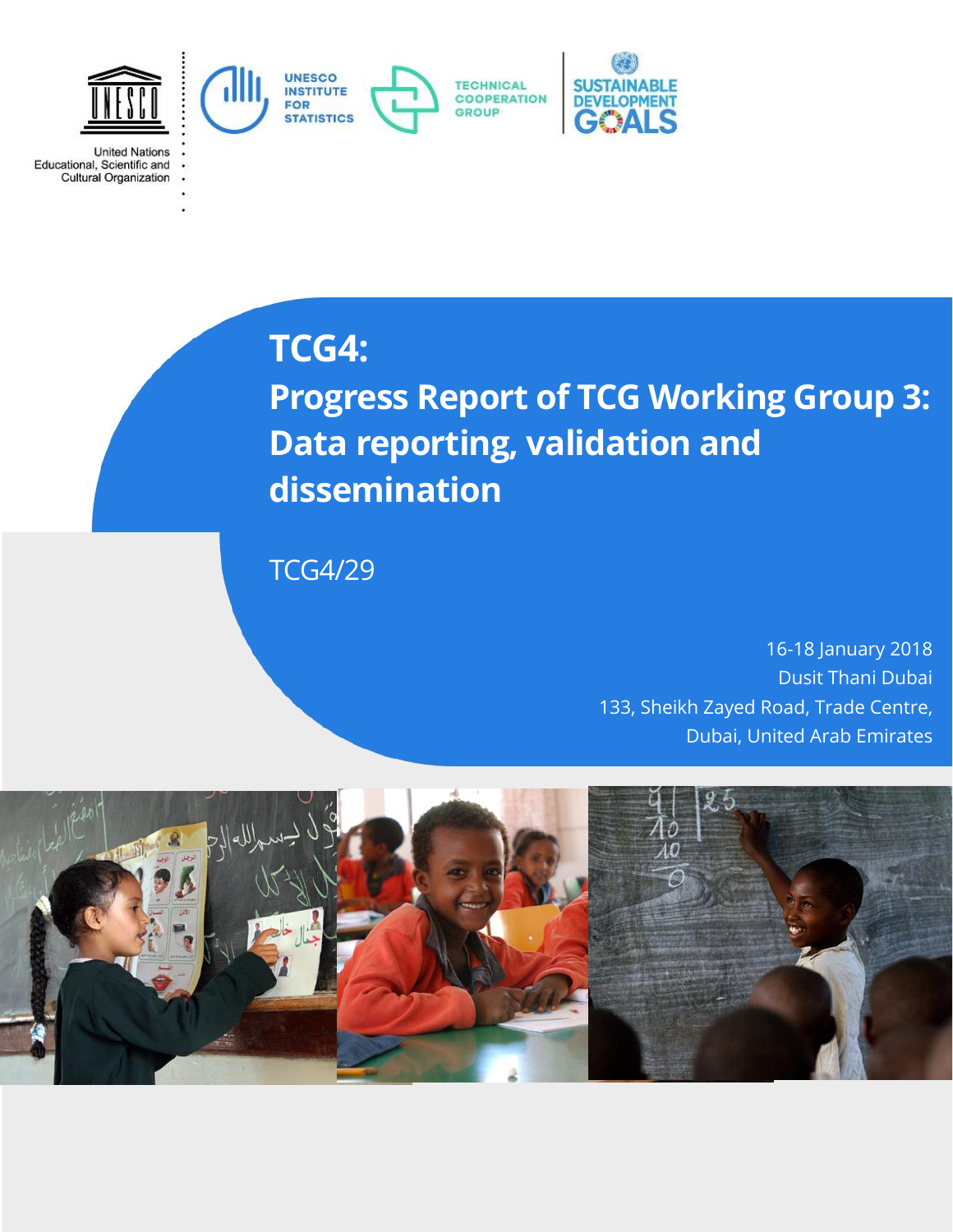

## **1. Introduction**

The mandate of Working Group 3 is to create greater transparency of the flow of information from data collection from national statistical offices (NSOs) and other national data producers to the international agencies responsible for the publication of SDG 4 thematic and global indicators. To this end, it seeks to contribute to the improvement of documentation on the process of data provision, and to create documents that allow member countries to validate their data in a meaningful way. Another aim of the group is to ensure effective coordination within the international statistical system and between the international and national statistical systems by providing common and shared guidelines for defining concepts and definitions, data collection, processing and reporting practices; and define principles for effective and efficient data reporting system from the national to international level.

The working group is chaired by three members from Canada: Annik Foreman (Alberta Advanced Education), Jolie Lemmon (Council of Ministers of Education, Canada) and Klarka Zeman (Statistics Canada). An overview of the work of the taskforce is provided below.

## **2. Task Force Meetings**

The Taskforce has met twice via teleconference: on 25 October and 5 December 2017. The issues covered in these meetings included a terminology document, items that should be included in a data validation package for NSOs, documenting the data validation and production process and recommendations to bring forth to the TCG. A list of participants at these meetings and working group members can be found in Annex A.

## **3. Work of the Taskforce**

The main pieces of work undertaken so far by the Taskforce are the:

- Terminology document
- Two items that make up the data validation package: a data sources document and a country review file.
- Calendar of publications of SDG 4 data

**These were the products identified as feasible and incorporated in the work plan for 2017 during the TCG meeting of 31May-02June 2017 in Montreal.** 

#### 3.1 Terminology document

At the first face to face meeting of this working group it became apparent that there was a lot of confusion about basic terms such as 'data reporting', 'global reporting', and 'global comparability'. This group has drafted a document to bring clarity to these terms. The draft will be sent in advance of the next TCG meeting to be reviewed by the TCG. If it is assessed positively, the final version should be produced and the recommendation will be to add it as part of the public documentation available on SDG 4 on the SDG 4 public site.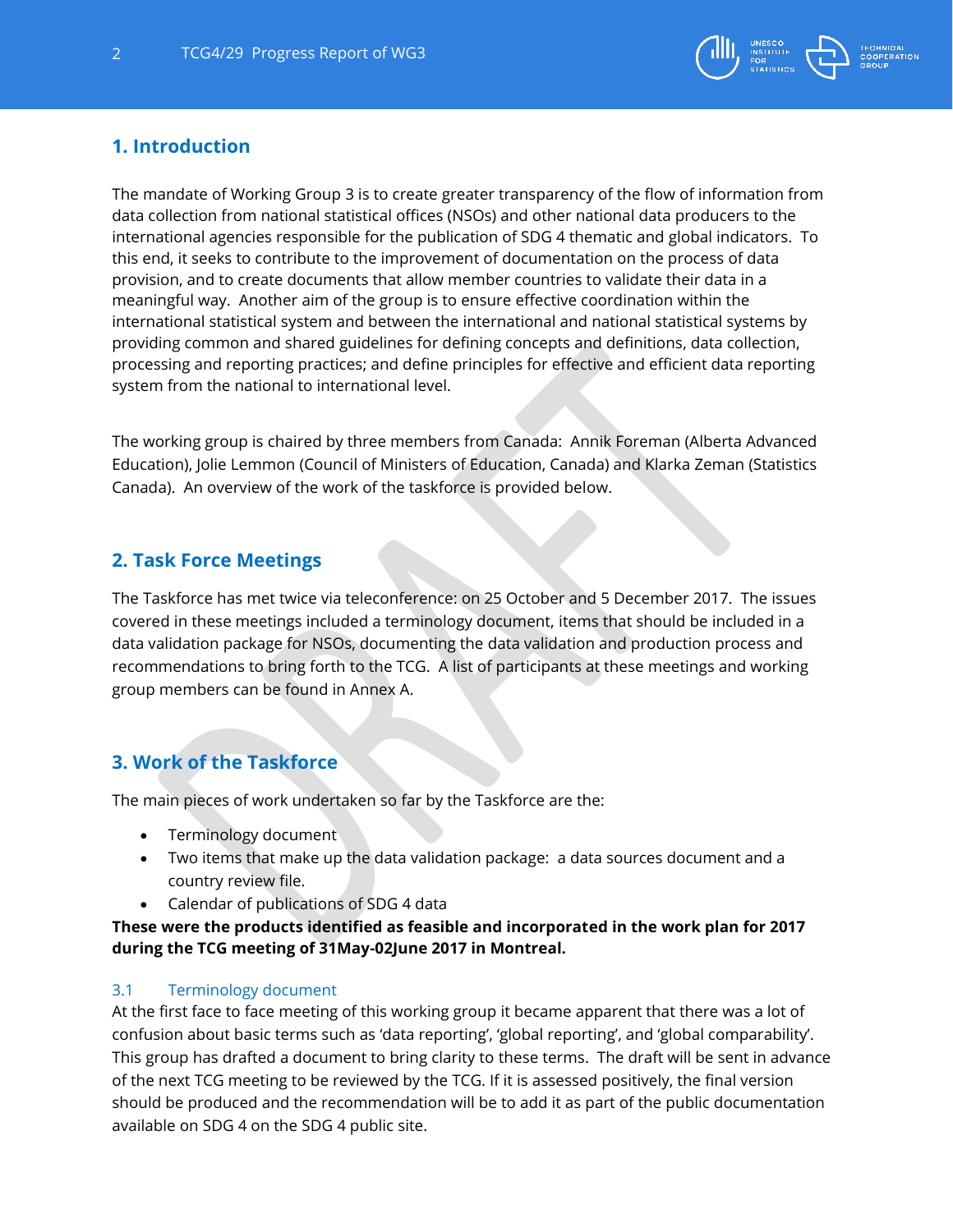

#### 3.2 Data validation package for countries

Last year, a validation file was sent to countries, along with the metadata document with a request to validate the data. Most countries found that this information was inadequate for the purposes of a meaningful validation of the data. In order to address this issue, Working Group 3 has proposed that two documents should be made available to countries at validation time:

- A data sources document in which the source of data, specifications and flow from country to UIS is documented
- Country review file a file produced for each country that shows for each global and thematic indicator: the raw data used to calculate them and how any calculations were done in order to create the indicator (indicator formula with raw data)

This Working Group has produced a template for the first document and have reviewed the country review file produced by UIS in order to provide feedback. The first document will be presented to the TCG for comments and approval together with an initial proposal on how to build from there to design documentation to properly record the complete data flows.

#### 3.3 Calendar of SDG 4 Indicator publications

As part of the documentation of the process of reporting, validation and dissemination, this group has created a list of SDG4 Indicator publications. It will also be circulated to the TCG.

## **4. Other relevant developments**

#### 4.1 Documenting the validation process

 $\triangleright$  This working group will start the work on documenting the entire validation process from start to finish, complete with timelines. We anticipate to further this work significantly during the face-to-face meeting.

## **5. Other issues**

#### 5.1 Relationship with other working groups

There is a need to coordinate the work of the different working groups, particularly working group 2 capacity building. We will reach out to working group 2 to have their input about the data validation process for developing countries.